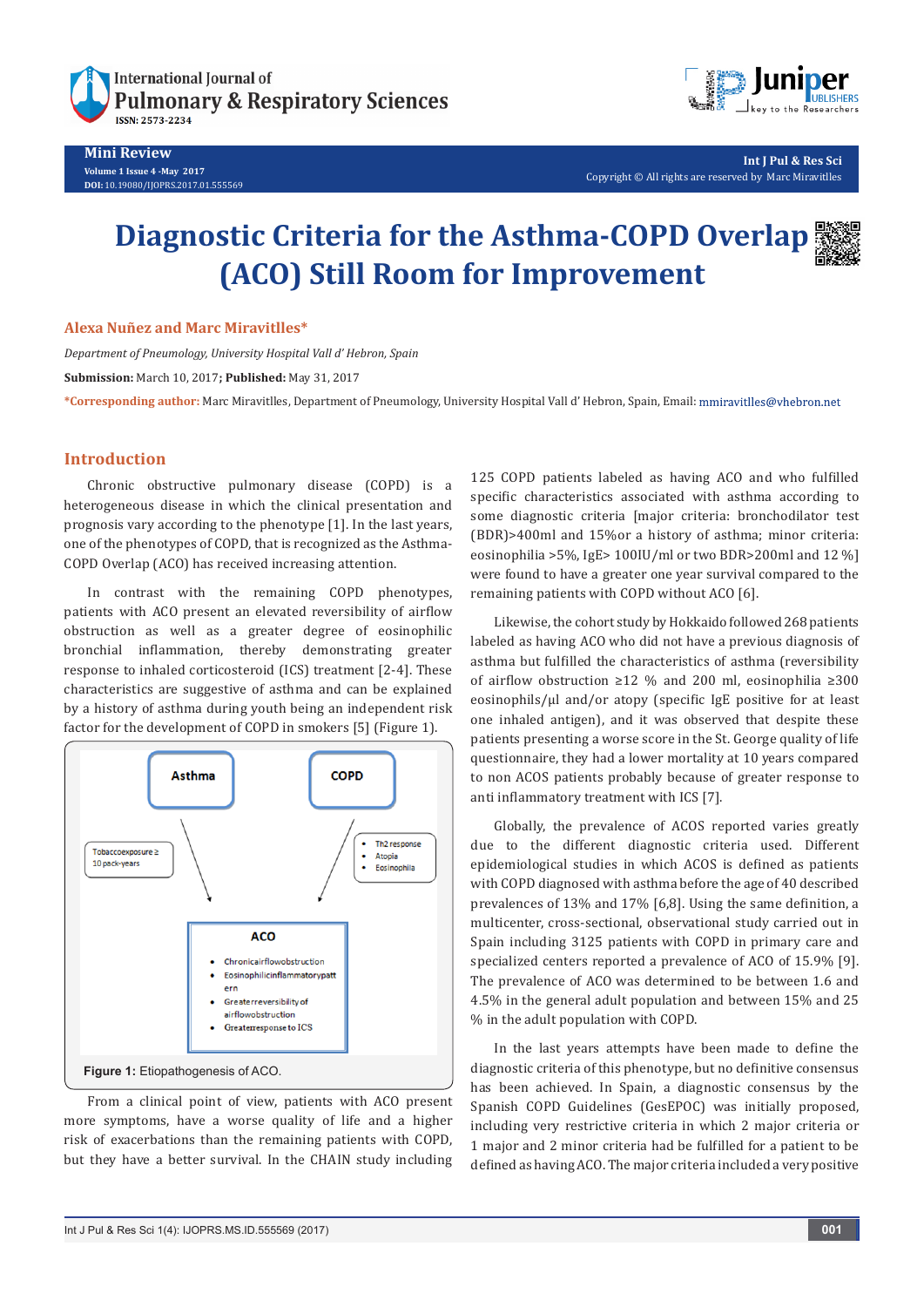BDR≥400ml and 15% compared to baseline, eosinophilia in sputum and a personal history of asthma (prior to 40 years of age), and the minor criteria were an elevated total IgE, a history of atopy and a positive BDR ≥200ml and 12% on at least two occasions [10]. Thereafter, an agreement between the Global Initiative for Asthma (GINA) and the Global initiative for Chronic Obstructive Lung Disease (GOLD) defined the ACO phenotype as persistent airflow limitation with characteristics of both asthma and COPD but did not clearly specify how many criteria should be met to establish a diagnosis of ACO [11].

Later in 2016, a consensus was made among specialists in North America, Europe and Asia, proposing 3 major criteria (persistent airflow limitation <0.70 in patients over 40 years of age, exposure to smoking of at least 10 packs-year or the equivalent in biomass smoke exposure, a documented history of asthma before age 40 or BDR>400ml in FEV1) and 3 minor criteria (documented history of atopy or allergic rhinitis, BDR≥200ml and 12%on at least 2 occasions, peripheral eosinopilia ≥300eosinophils/µL). For a diagnosis of ACO, 3 major criteria and at least one of the minor criteria proposed had to be met [12].

More recently, the new consensus between GesEPOC and the Spanish Guidelines for the Management of Asthma (GEMA) defined overlapping of asthma and COPD (ACO) as the presence of chronic persistent airflow limitation, in a smoker or former smoker [tobacco exposure≥10 pack-years] with a concomitant diagnosis of asthma or with characteristics of asthma such as very positive BDR (≥15% and ≥400ml) and/or blood eosinophilia (≥300 eosinpophils/µL). Thus, the ACO phenotype includes not only smoker asthma patients who develop persistent airflow obstruction but also COPD with characteristics of asthma. To fulfill this definition, airflow limitation must be persistent over time, current or past smoking should be the main risk factor, and the patient must present clinical, biological or functional characteristics of asthma [13].

The diagnosis is sequential; the presence of chronic airflow obstruction must first be confirmed with a post bronchodilator FEV1/FVC ratio<0.70 in patients over 35 years of age who are active or former smokers of at least 10 pack-years. In cases of doubtful diagnosis, the patients should undergo spirometry evaluation after at least 6 months of treatment with an ICS and a long-acting β2 agonist (LABA). In case of reversibility of airflow obstruction the diagnosis is asthma. After confirming the persistence of chronic airflow obstruction, the current diagnosis of asthma should be confirmed by a family or personal history or asthma and/or atopy with respiratory symptoms (wheezing, cough, chest oppression) or upper airway inflammation or daily variability of PEF≥20% or exhaled nitric oxide fraction (FENO≥50ppb). If the diagnosis of asthma cannot be established, the diagnosis of ACO is confirmed if a patient with COPD presents features of asthma: a very positive PBD (≥15% and ≥400ml)

and/or the presence of eosinophilia in blood (≥300 eosinophils/ µL) [13].

Eosinophilia has shown to be a good biomarker to identify COPD patients showing better response to ICS treatment who fulfill the ACO criteria. However, the cut-off value is controversial. In one study comparing stable COPD patients without ACO with another stable COPD group with ACO, the patients with ACO presented blood eosinophil concentrations double those observed in the COPD group without ACO [14]. Studies comparing eosinophilc inflammation in blood and sputum have suggested that a cut-off value of ≥300eosinophils/µLin blood is a good predictor of eosinophilia in sputum [15]. Different consensuses recommend this cut-off of ≥300 eosinophils/µL in peripheral blood [12,13].

With regard to the treatment of patients fulfilling ACO criteria, the objectives are to prevent exacerbations as well as maintain acceptable control of the symptoms and reduce the grade of bronchial obstruction. The importance of diagnosing ACO is to identify patients with COPD who require treatment with ICS plus LABA from early phases of the disease.

Thus, the new GesEPOC-GEMA consensus establishes a combination of LABA/ICS as the initial treatment. However, a combination of choice cannot be recommended since no study has compared different combinations [13]. Therefore, the elevated doses of ICS currently recommended for the treatment of COPD are associated with a greater incidence of adverse effects, and a dose-response relationship with clinical efficacy has not been demonstrated. Thus, intermediate doses of ICS are recommended for the maintenance of these patients [16].

In more severe cases a long-acting anti cholinergic (LAMA) may be added, constituting triple therapy (LABA/ICS/LAMA). Although in the future some of these patients, particularly the most severe not controlled with triple therapy, may be candidates to treatment with new biological drugs, there are no specific clinical trials on patients with ACO with this particular phenotype.

Likewise, smoking cessation should be insisted upon as should respiratory rehabilitation and the use of nasal anti inflammatories and oxygen therapy in indicated cases [13].

## **References**

- 1. [Decramer M, Janssens W, Miravitlles M \(2012\) Chronic obstructive](https://www.ncbi.nlm.nih.gov/pubmed/22314182)  [pulmonary disease. Lancet 379 \(9823\): 1341-1351.](https://www.ncbi.nlm.nih.gov/pubmed/22314182)
- 2. [Disantostefano RL, Li H, Rubin DB, Stempel DA \(2013\) Which patients](https://www.ncbi.nlm.nih.gov/pubmed/23613569)  [with chronic obstructive pulmonary disease benefit from the addition](https://www.ncbi.nlm.nih.gov/pubmed/23613569)  [of an inhaled corticosteroid to their bronchodilator? A clusteranalysis.](https://www.ncbi.nlm.nih.gov/pubmed/23613569)  [BMJ Open 3\(4\): e001838.](https://www.ncbi.nlm.nih.gov/pubmed/23613569)
- 3. [Kitaguchi Y, Komatsu Y, Fujimoto K, Hanaoka M, Kubo K \(2012\) Sputum](https://www.ncbi.nlm.nih.gov/pubmed/22589579)  [eosinophilia can predict responsiveness to inhaled corticosteroid](https://www.ncbi.nlm.nih.gov/pubmed/22589579)  [treatment in patients with overlap syndrome of COPD and asthma. Int](https://www.ncbi.nlm.nih.gov/pubmed/22589579)  [J ChronObstruct Pulmon Dis 7: 283-289.](https://www.ncbi.nlm.nih.gov/pubmed/22589579)